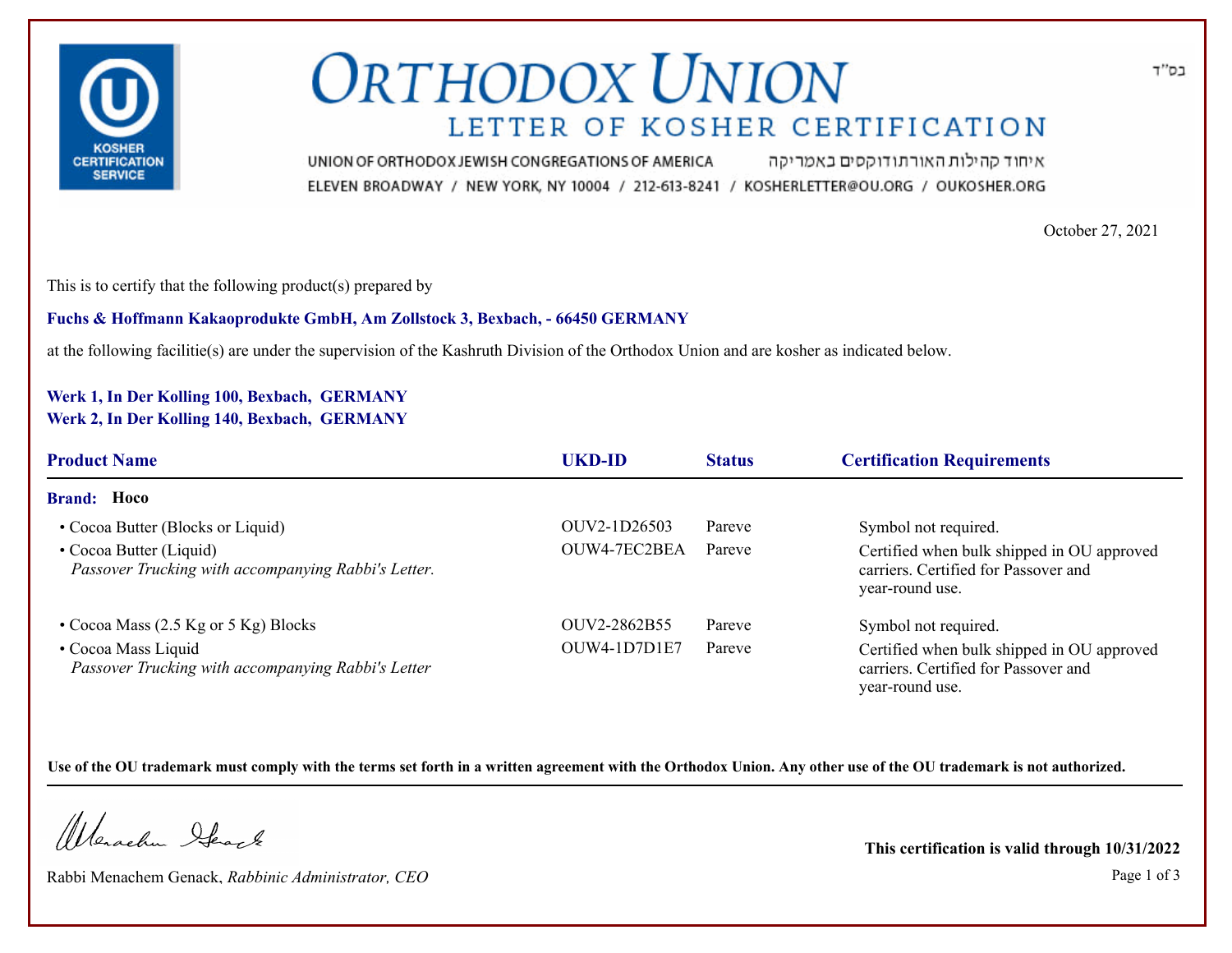

# **ORTHODOX UNION** LETTER OF KOSHER CERTIFICATION

איחוד קהילות האורתודוקסים באמריקה UNION OF ORTHODOX JEWISH CONGREGATIONS OF AMERICA ELEVEN BROADWAY / NEW YORK, NY 10004 / 212-613-8241 / KOSHERLETTER@OU.ORG / OUKOSHER.ORG

October 27, 2021

#### **Fuchs & Hoffmann Kakaoprodukte GmbH (continued)**

This is to certify that the following product(s) prepared by this company at the facilitie(s) listed above are under the supervision of the Kashruth Division of the Orthodox Union and are kosher as indicated below.

| <b>Product Name</b>                                                        | <b>UKD-ID</b>      | <b>Status</b> | <b>Certification Requirements</b>                                  |
|----------------------------------------------------------------------------|--------------------|---------------|--------------------------------------------------------------------|
| <b>Brand:</b> Hoco (continued)                                             |                    |               |                                                                    |
| $\cdot$ Cocoa Nibs                                                         | OUW2-4A8F2EC       | Pareve        | Symbol not required. Certified for Passover<br>and year-round use. |
| • Cocoa Powder                                                             | OUV2-92D4858       | Pareve        | Symbol not required.                                               |
| • Dark Chocolate Blocks                                                    | OUD2-MMT1RV5       | Dairy         | Symbol not required.                                               |
| • Dark Chocolate Liquid                                                    | OUD2-19D5684       | Dairy         | Symbol not required.                                               |
| Certified only in OU approved shipping.                                    |                    |               |                                                                    |
| • Dark Chocolate Liquid<br>Certified only in OU approved shipping.         | OUD4-2502340       | Dairy         | Certified when bulk shipped in OU approved<br>carriers.            |
| • Full Milk Chocolate (Liquid)<br>o Certified only in OU approved shipping | OUD4-ZWHXVXK Dairy |               | Certified when bulk shipped in OU approved<br>carriers.            |

**Use of the OU trademark must comply with the terms set forth in a written agreement with the Orthodox Union. Any other use of the OU trademark is not authorized.**

Werachen Stack

Rabbi Menachem Genack, *Rabbinic Administrator, CEO* Page 2 of 3

**This certification is valid through 10/31/2022**

בס"ד